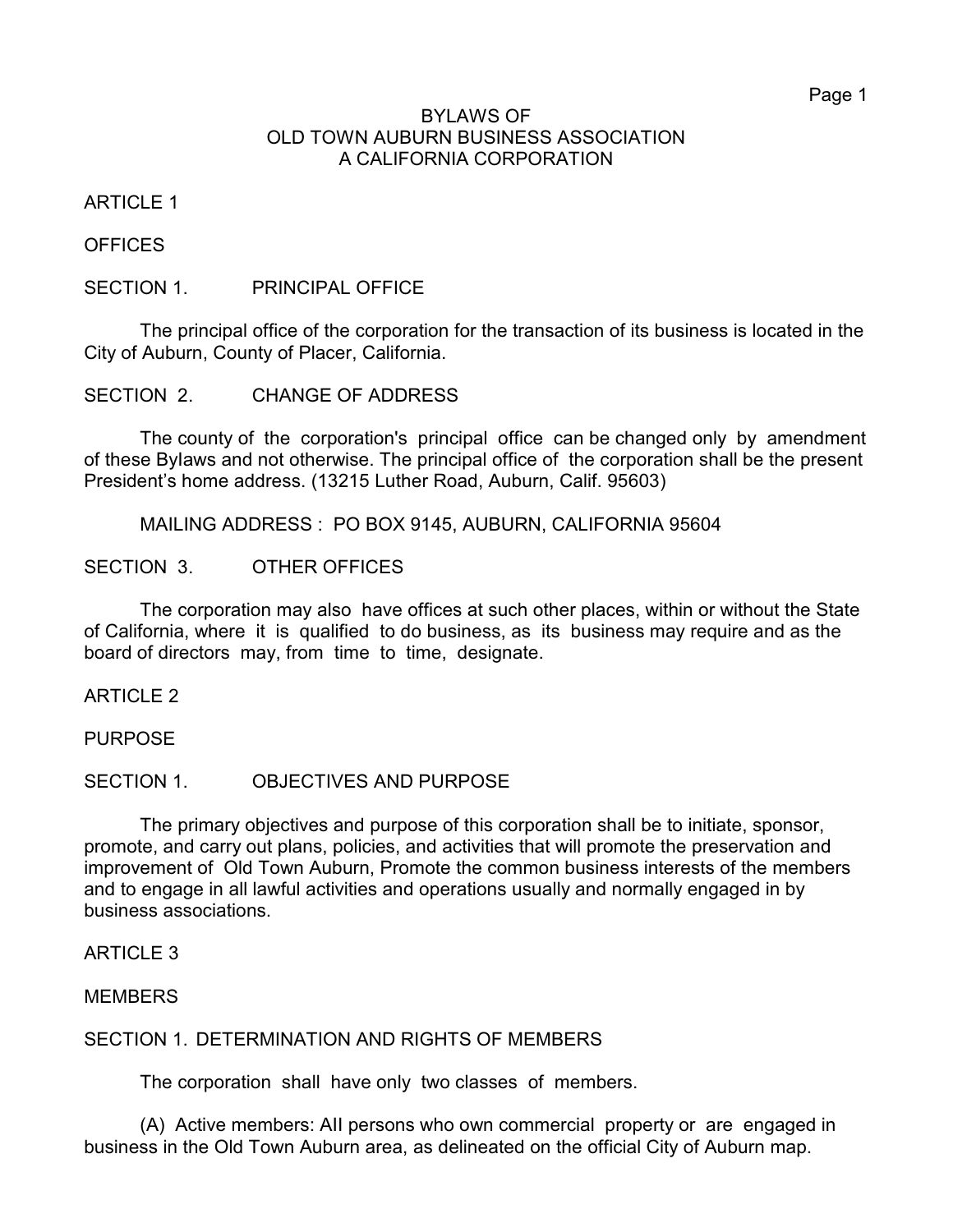## BYLAWS OF OLD TOWN BUSINESS ASSOCIATION

(B) Honorary members: Any ex-member who is designated by vote of the membership to be an "Honorary Member," and shall not pay dues nor shall they have voting privileges.

No person or business shalI hold more than one membership in the corporation. Except as expressly provided in the Articles of Incorporation or Bylaws of this corporation. All memberships shall have the same rights, privileges, and conditions.

## SECTION 2. QUALIFICATIONS OF MEMBERS

The qualifications for membership in this corporation are as follows:

Persons who own commercial properly or who are engaged in business in the Old Town Auburn area as delineated in the City of Auburn map, as such map from time to time is amended, is current with their city assessed dues, and hold a valid business license, and shalI remain current in their association dues.

## SECTION 3. ADMISSION OF MEMBERS

Applicants shall be admitted to membership upon application thereafter upon payment of the first annual dues.

## SECTION 4. FEES, DUES AND ASSESSMENTS

( a ) The annual dues payable to the corporation by members shalI be \$25.00 for year 1993 and dues will be redetermined each year by the membership

(b) New members joining after June 31 shall pay ½ of yearly dues. Said dues are non-refundable upon payment.

## SECTION 5. NUMBER OF MEMBERS

There is no limit on the number of members the corporation may admit.

## SECTION 6 MEMBERSHIP ROSTER

(a) The corporation shall keep a membership roster containing the name and address of each member. Termination of the membership of any member shall be recorded in the roster, together with the date of termination of such membership. Such roster shall be kept at the corporation's principal office and shall be available for inspection by any director or member of the corporation upon request.

(b) The roster of names and addresses of the members of this corporation shall constitute the membership list of this corporation and shall not be used, in whole or in part by any person for any purpose not reasonably related to the Corporation's interest.

## SECTION 7. NONLIABILITY OF MEMBERS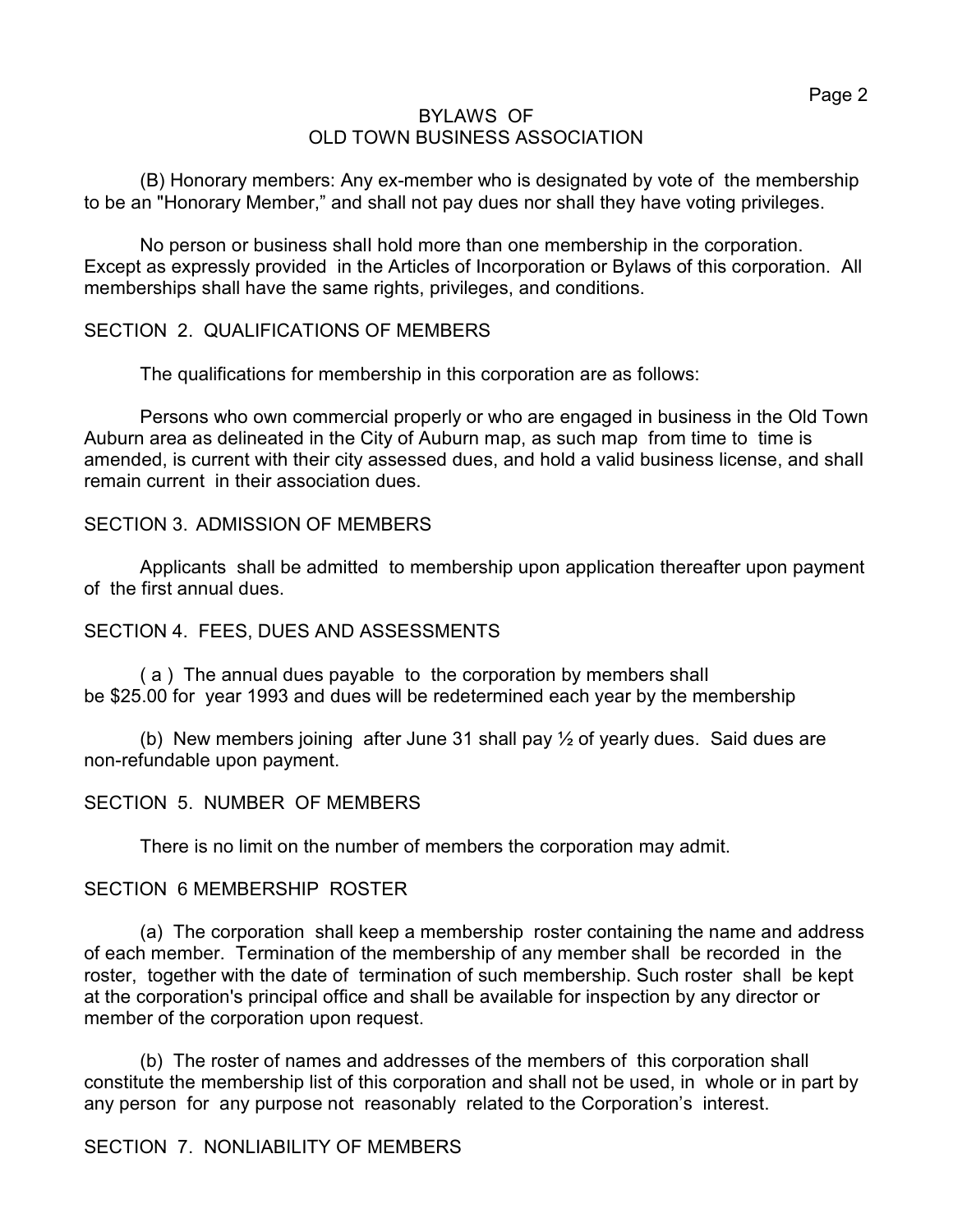A member of this corporation is not, as such, personally liable for the debts, liabilities or obligations of the corporation.

Page 3

## BYLAWS OLD TOWN BUSINESS ASSOCIATION

## SECTION 8. NONTRANSFERABILITY OF MEMBERSHIPS

No member may transfer membership or any right arising therefrom. All rights of membership shall cease upon the sale or dissolution of the member's business.

## SECTION 9. TERMINATION OF MEMBERSHIP

Grounds for Termination. The membership of a member shalI terminate upon the occurrence of either of the following events:

(1) Upon his or her notice of such termination delivered to the President or Secretary of the corporation personally or by mail. Such membershi is to terminate upon the date of personal delivery of the notice or date of deposit of the notice in the mail.

(2) Upon a determination by the Board of Directors that the member has engaged in conduct materially and seriously prejudicial to the interests and purposes of the corporation

(3) Dissolution of business.

## ARTICLE 4

MEETINGS OF MEMBERS

### SECTION 1. PLACE OF MEETINGS of MEMBERSHIP

Meeting of members shall be held at the principal office of the corporation or at such other place or places within the State of California as may be designated from time to time by the Board of Directors or by the President.

#### SECTION 2. ANNUAL MEETING

The membership shall meet annually in December of each year, at a place and time to be designated, for the purpose of electing directors and officers and transacting other business as may come before the meeting as specified in the notice of meeting.

#### SECTION 3. REGULAR MEETINGS

(a) Regular meetings of the members shall be held weekly, at a place and time designated by the president. An agenda of the meeting shall be made available in advance of the meeting to all members and shall act as notice of the meeting.

(b) If the day fixed for the annual meeting or other regular meetings falls on a legal holiday, such meeting shall be held at the discretion of the President or the Board.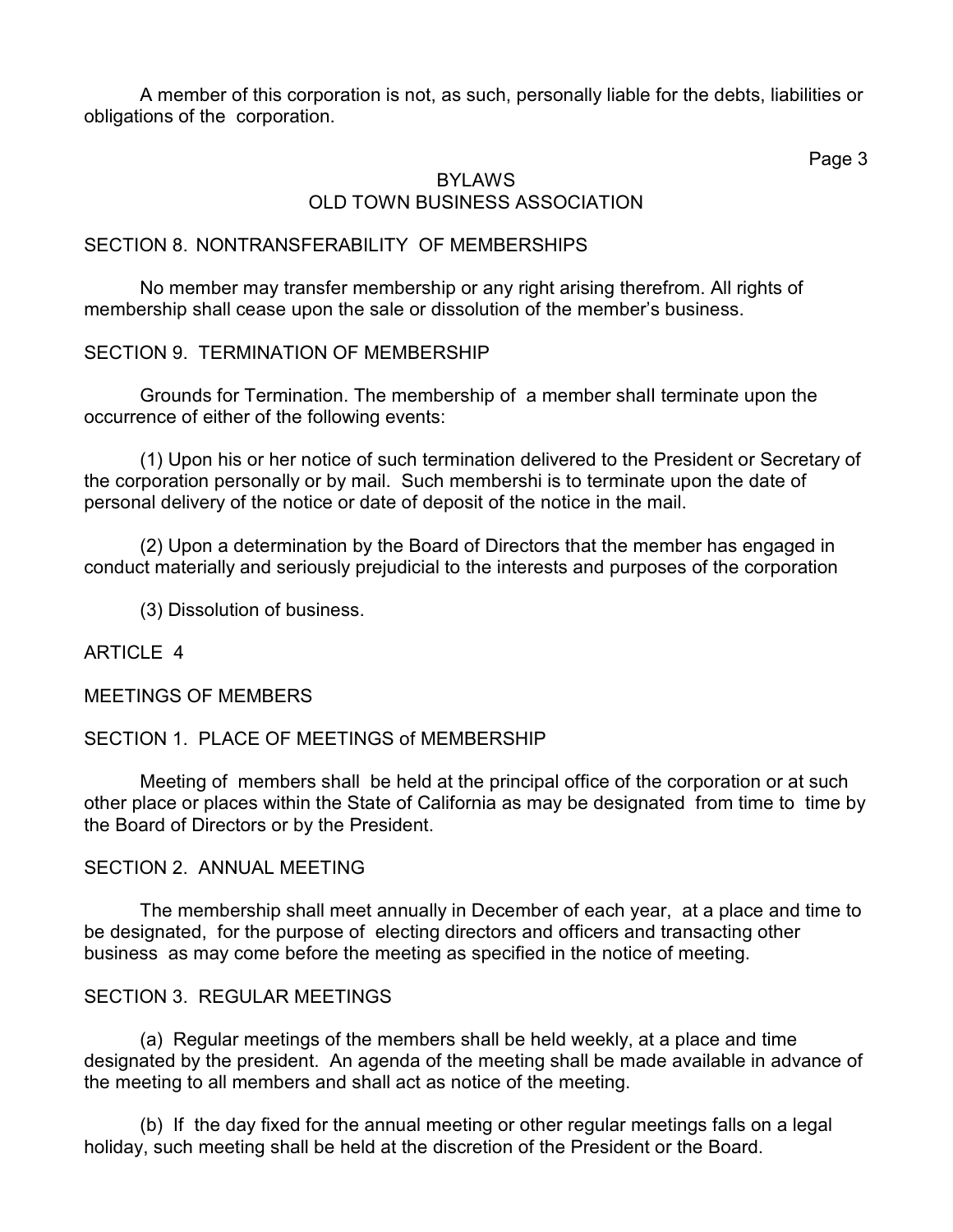### BYLAWS OLD TOWN BUSINESS ASSOCIATION

#### SECTION 4. SPECIAL MEETINGS OF MEMBERS

Persons who may call special meetings: Special meetings of the members shall be called by the Board of Directors, or by the President. In addition, special meetings of the members for any lawful purpose may be called by members with a document signed by five percent (5%) or more of the membership. Such document must be submitted to the President one week prior to the next regular meeting and must contain the item or items to be discussed.

#### SECTION 5. NOTICE OF MEETINGS

(a) Manner of Giving Notice. Notice of meetings shall be given either personally or by mail or by other means of written communication in the form of an agenda.

(b) Contents of Notice. Notice of a membership meeting shall state the place, date, and time of the meeting.

(1) in the case of a special meeting, the specific nature of the business to be transacted.

(2) in the case of a regular meeting, those matters which the Board, at the time notice is given, intends to present for action by the members. Any proper matter may be presented at a regular meeting for consideration, however action will be deferred until all members receive notice.

(c) Notice of any meeting of members in which directors are to be elected shall include the names of all those who are nominees for the Board of Directors.

(d) Notice of Meetings Called by Members. If a special meeting is called by members as authorized by these Bylaws, the request for the meeting shall be submitted in writing, specifying the general nature of the business proposed to be transacted, and shall be delivered personally or sent by registered mail to the President, Vice President or Secretary of the corporation. The officer receiving the request shall promptly cause notice to be given to the members entitled to vote that a meeting will be held, stating the date of the meeting. The date, time and place for such meeting shall be fixed by the Board.

#### SECTION 6. QUORUM FOR MEETINGS

(a) A quorum shall consist of seven or more of the voting members of the corporation present at that meeting and must include the President or his designated alternate.

(b) The board members and regular members present at a duly called and held meeting at which a quorum is initially present may continue to do business notwithstanding the loss of a quorum at the meeting due to a withdrawal of members from the meeting providing that any action taken after the loss of a quorum must be approved by at least a majority of the members required to constitute a quorum.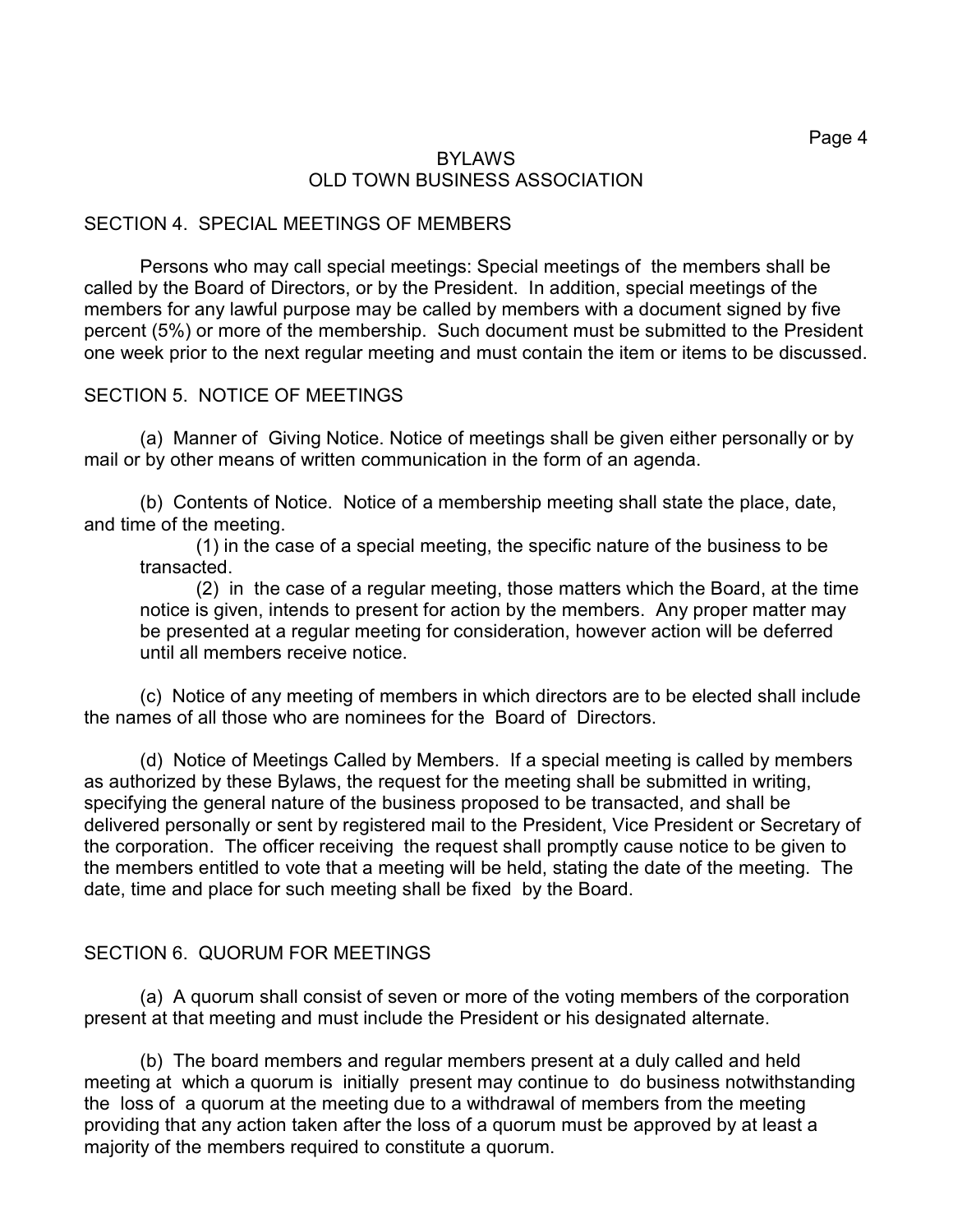(c) In the absence of a quorum, any meeting of the members may be adjourned from time to time by the vote of the majority represented in person at the meeting, but no other business shall be transacted at such meeting.

Page 5

#### BYLAWS OLD TOWN BUSINESS ASSOCIATION

### SECTION 7. VOTING RIGHTS

Each member is entitled to one vote for each business or property owner on each matter submitted to a vote by the members. Voting at duly held meetings shall be by a hand count vote. Election of Directors, and other matters shall be at the discretion of the President, by ballot or hand count. A business/property owner, if the same, shall have but one vote.

### SECTION 8. CONDUCT OF MEETINGS

(a) Meetings of the members shall be presided over by the President of the corporation or, in his or her absence, by the Vice President of the corporation or, in his or her absence by the Second Vice President of the corporation, in the absence of all these persons, by a Chairperson chosen by a majority of the voting members at the meeting. The Secretary of the corporation shall act as Secretary at all meetings of members, provided that, in his or her absence the presiding officer shall appoint another person to act as Secretary of the meeting.

(b) Meetings shall be governed by Roberts Rules of Order, as such rules may be revised from time to time, insofar as such rules are not inconsistent with or in conflict with these Bylaws or with the Articles of Incorporation of this corporation, or with any provisions of law.

## SECTION 9. REASONABLE NOMINATION AND ELECTION PROCEDURES

This corporation shaII make available to members reasonable nomination and election procedures with respect to the election of directors by members. Such procedures shall incIude:

(a) A reasonable means of nominating persons for election as directors and officers.

(b) A reasonable opportunity for a nominee to communicate to the members the nominee's qualifications and the reasons for the nominee's candidacy.

(c) A reasonable opportunity for all nominees to solicit votes.

(d) A reasonable opportunity for members to choose among the nominees.

(e) Each voting member shall cast one vote for each of the officers and directors position, with voting being by ballot only.

(f) The candidates receiving the highest number of votes shall be elected.

ARTICLE 5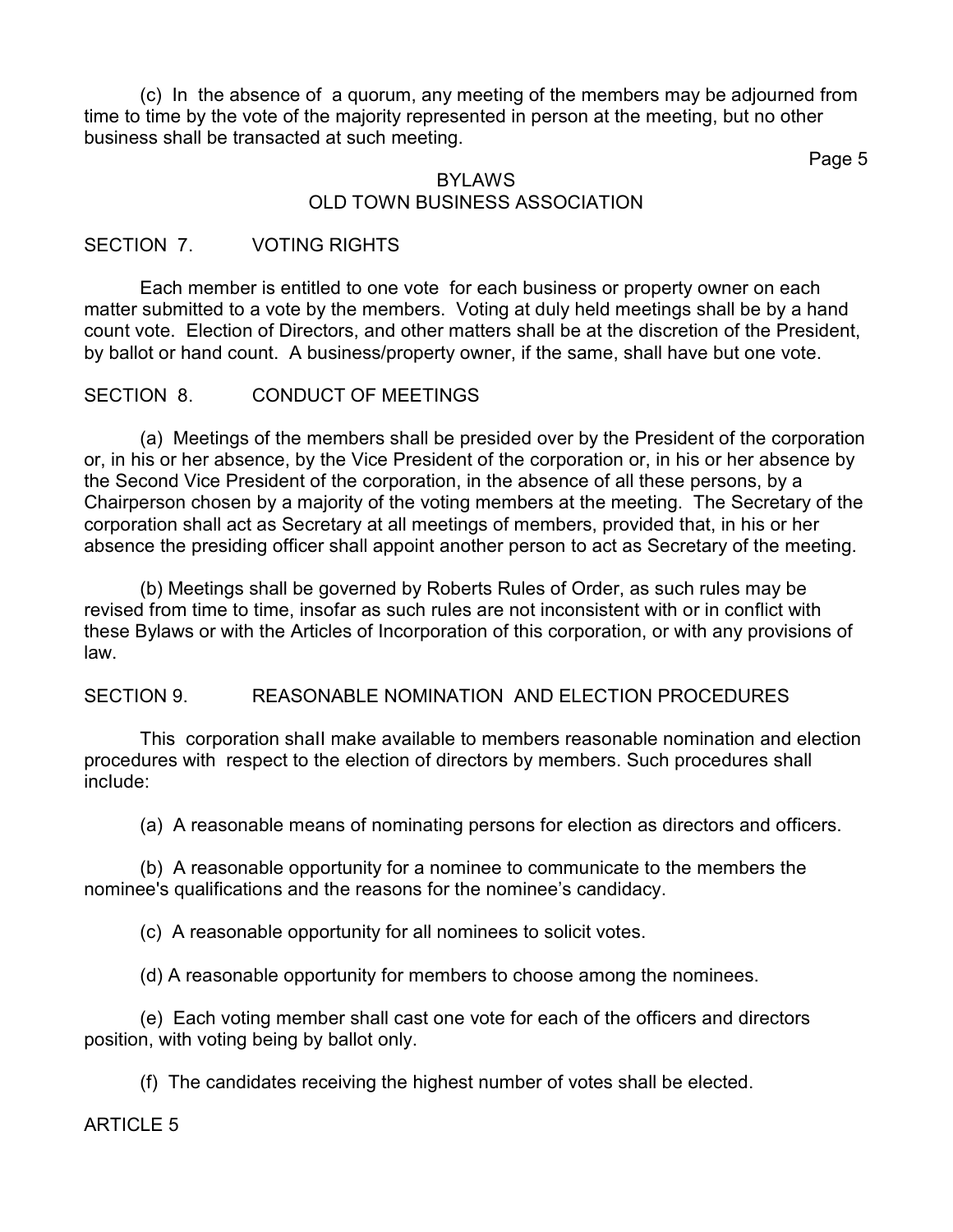## BOARD OF DIRECTORS

#### SECTION 1. NUMBER

Page 6

## BYLAWS OLD TOWN BUSINESS ASSOCIATION

The corporation shall have seven directors and colIectively they shall be known as the Board of Directors. The number may be changed by amendment of these Bylaws, or by repeal of these Bylaws and adoption of new Bylaws as provided in these Bylaws.

#### SECTION 2. POWERS

Subject to the provisions of the California Nonprofit Public Benefit Corporation Law, and any limitations in the Articles of Incorporation and Bylaws relating to action required or permitted to be taken or approved by the members, if any, of this corporation, the activities and affairs of this corporation shall be conducted and all corporate powers exercised by or under the direction of the Board of Directors.

#### SECTION 3. DUTIES

It shall be the duty of the directors to:

(a) Perform any and all duties imposed on them collectively or individually by law, by the Articles of Incorporation of this corporation, or by these Bylaws;

(b) Appoint and remove, employ and discharge, and, except as otherwise provided in these Bylaws, prescribe the duties and fix the compensation, if any, of all officers, agents and employees of the corporation;

(c) Supervise alI officers, agents and employees of the corporation to assure that their duties are performed properly;

(d) Review issues and make recommendations to the membership for action;

(e) Meet at such times and places as required by these Bylaws;

(f) Register their addresses with the Secretary of the corporation and notices of meetings mailed or telegraphed to them at such addresses shall be valid notices thereof.

#### SECTION 4. TERMS OF OFFICE

Each director shall hold office until the next annual meeting for election of the Board of Directors as specified in these Bylaws, and until his or her successor is elected and qualifies.

## SECTION 5. COMPENSATION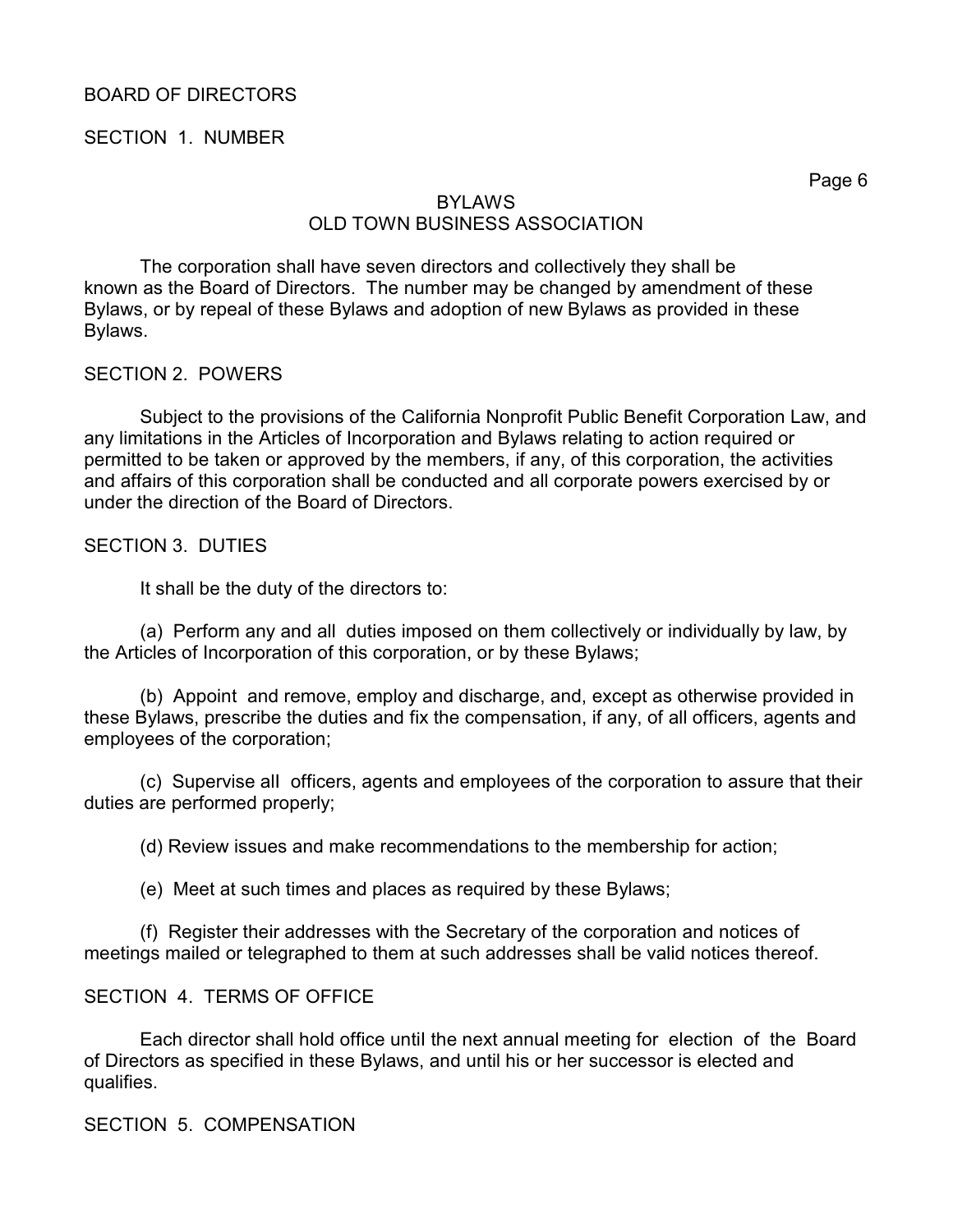Directors shalI serve without compensation.

## SECTION 6. PLACE OF BOARD MEETINGS

Meetings shall be held at the place designated by the president of the corporation unless otherwise provided by the Board or such place within the State of California which has been designated from time to time by resolution of the Board of Directors.

Page 7

#### BYLAWS OLD TOWN BUSINESS ASSOCIATION

## REGULAR BOARD MEETINGS. SECTION 7

Regular meetings of Directors shaIl be held monthly at a time and place designated by the President and notification made in the notice of meeting agenda.

### SECTION 8. SPECIAL BOARD MEETINGS

Special meetings of the Board of Directors may be called by the President, the Vice President, the Secretary, or by any two directors, and such meetings shall be held at the time and place, within the State of California, designated by the person or persons calling the meeting and in the absence of such designation, at the principal office of the corporation.

#### SECTION 9. NOTICE OF BOARD MEETINGS

Special meetings of the board shall be held upon reasonable notice delivered personally or by telephone.

#### SECTION 10. QUORUM FOR BOARD MEETINGS

(a) A quorum shall consist of four Directors.

(b) Except as otherwise provided in these Bylaws or in the Articles of Incorporation of this corporation, or by law, no business shall be considered by the board at any meeting at which a quorum, as hereinafter defined, is not present, and the only action which the chair shall entertain at such meeting is a motion to adjourn. However, a majority of the directors present at such meeting may adjourn from time to time until the time fixed for the next meeting of the board.

(c) When a meeting is adjourned for lack of a quorum, it shall not be necessary to give any notice of the time and place of such adjourned meeting or of the business to be transacted at such meeting, other than by announcement at the meeting at which the adjournment is taken.

(d) The directors present at a duly called and held meeting at which a quorum is initially present may continue to do business notwithstanding the loss of a quorum at the meeting due to a withdrawal of directors from the meeting, provided that any action thereafter taken must be approved by at least a majority of the required quorum for such meeting or such greater percentage as may be required by Law, or the Articles of Incorporation or Bylaws of this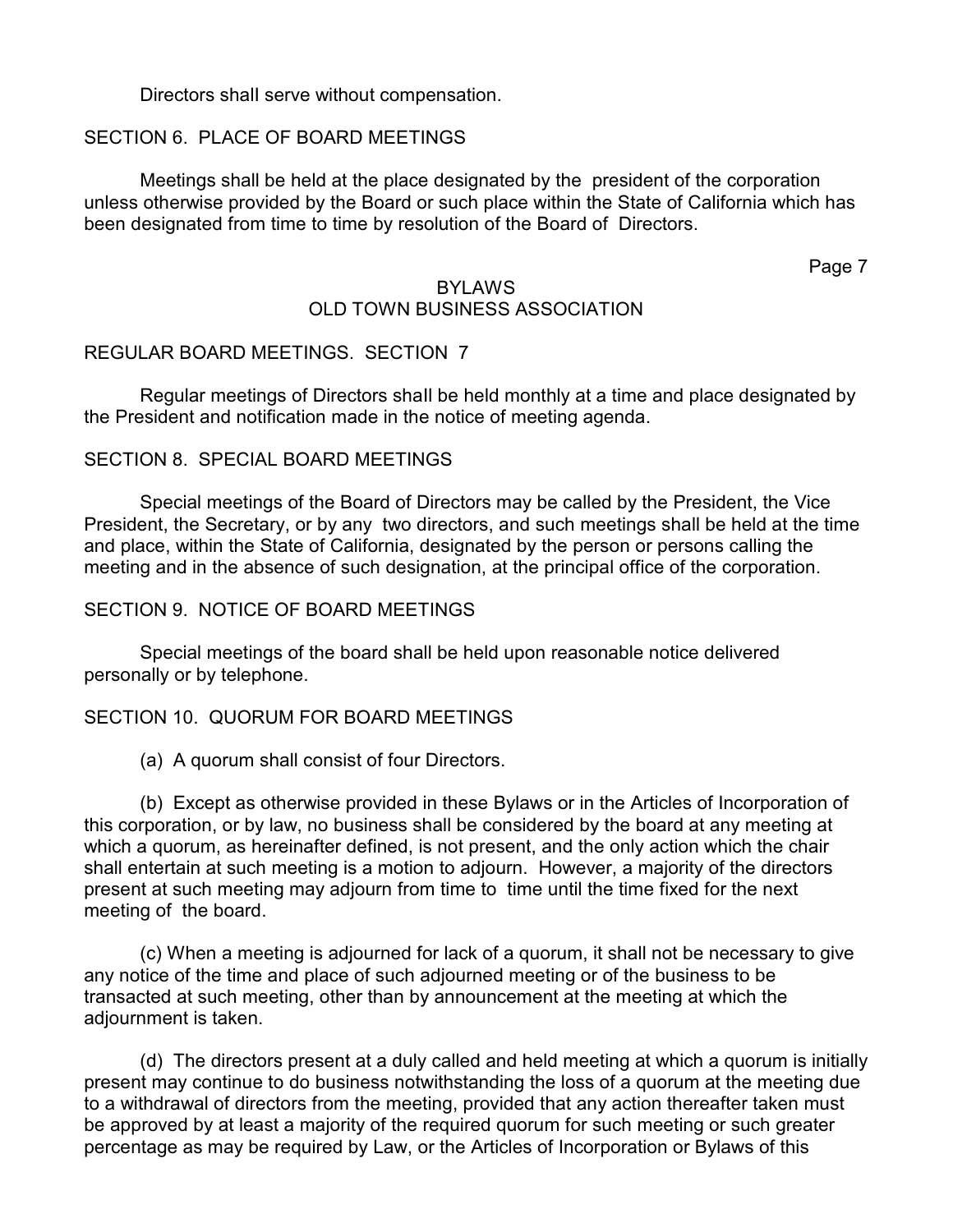corporation.

### SECTION 11. MAJORITY ACTION AS BOARD ACTION

Every act or decision done or made by a majority of the directors present at a meeting duly held at which a quorum is present is the act of the Board of Directors, unless the Articles of Incorporation or Bylaws of this corporation, or provisions of the California Nonprofit Public Benefit Corporation Law, particularly those provisions relating to appointment of committees (Section 5212), approval of contracts or transactions in which a director has

Page 8

## BYLAWS OLD TOWN BUSINESS ASSOCIATION

a material financial interest (Section 5233) and indeminification of directors (Section 5238e), which requires a greater percentage or different voting rules for approval by the Board.

### SECTION 12. CONDUCT OF MEETINGS

(a) Meetings of the Board of Directors shall be presided over by the President of the corporation or, in his or her absence, by the Vice President of the corporation or, in the absence the Second Vice President or in the absence of each of these persons, by a Chairperson chosen by a majority of the directors present at the meeting. The Secretary of the corporation shall act as secretary of all meetings of the board, Provided that, in his or her absence, the presiding officer shall appoint another person to act as Secretary of the Meeting.

(b) Meetings shall be governed by Roberts Rules of Order, as such rules may be revised from time to time, insofar as such rules are not inconsistent with or in conflict with these Bylaws, with the Articles of Incorporation of this corporation or with provisions of law.

## SECTION 13. ACTlON BY UNANIMOUS WRITTEN CONSENT WITHOUT MEETING

Any action required or permitted to be taken by the Board of Directors under any provision of law may be taken without a meeting if a majority of members of the Board shall individually or collectively consent in writing to such action.

#### SECTION 14. VACANCIES

(a) Vacancies on the Board of Directors shall exist (1) on the death, resignation or removal of any director, and (2) whenever the number of authorized directors is increased.

(b) The Board of Directors may declare vacant the office of a director who has been declared of unsound mind by a final order of court, or convicted of a felony, or been found by a final order or judgment of any court to have breached any duty under Section 5230 and following of the California Nonprofit Public Benefit Corporation Law.

(c) Directors may be removed by a majority vote of all members.

(d) Any board director may resign effective upon giving written notice to the Chairperson of the Board, the President, the Secretary or the Board of Directors, unless the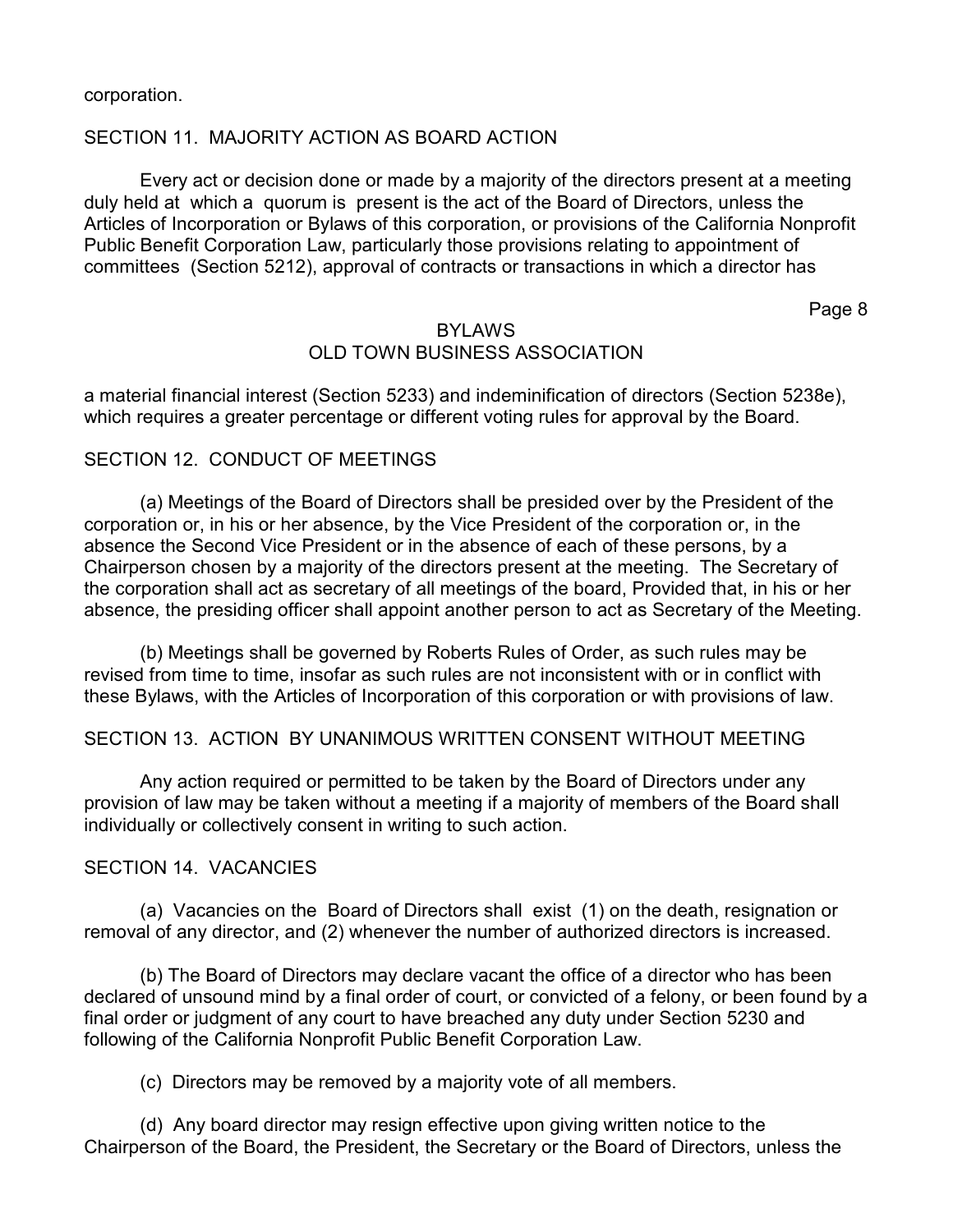notice specifies a later time for the effectiveness of such resignation. No director may resign if the Corporation would then be left without a duly elected director or directors in charge of its affairs, except upon notice to the Attorney General.

( e ) Members of this corporation may elect, at a special election, a director to fill any vacancy.

Page 9

## BYLAWS

# OLD TOWN BUSINESS ASSOCIATION

(f) A person elected to fill a vacancy as provided by this Section shall hold office until the next annual election of the Board of Directors or until his or her death, resignation or removal from office.

### SECTION 15. NONLIABILITY OF DIRECTORS

The directors shall not be personally Iiable for the debts, liabilities, or other obligations of the corporation.

## SECTION 16. INDEMNIFICATION BY CORPORATION OF DIRECTORS, OFFICERS, EMPLOYEES AND OTHER AGENTS

(a) To the extent that a person who is, or was, a director, officer, employee or other agent of this corporation has been unsuccessful on the merits of in defense of any civil, criminal, administrative or investigative proceeding brought to procure a judgment against such person by reason of the fact that he or she is, or was, an agent of the corporation, or has been successful in defense of any claim, issue or matter therein, such person shall be indemnified against expenses actually and reasonable incurred by the person in connection with such proceeding.

(b) If such person either settles any such claim or sustain a judgment against him or her, the indemnification against expenses, judgment, fines, settlements and other amounts reasonably incurred in connection with such proceedings shall be provided by this corporation, but only to the extent allowed by, and in accordance with the requirements of Section 5238 of the California Nonprofit Public Benefit Corporation Law.

## SECTION 17. INSURANCE FOR CORPORATE AGENTS

(a) The Corporation shall maintain insurance for and on behalf of any agent of the corporation (including a director, officer, employee or other agent of the corporation) against any liability other than for violating provisions of law relating to self-dealing )Section 5233 of the California Nonprofit Public Benefit Corporation Law) asserted against or incurred by the agent in such capacity or arising out of the agent's status as such, whether or not the corporation would have the power to indemnify the agent against such liability under provisions of Section 5238 of the California Nonprofit Public Benefit Corporation Law.

ARTICLE 6

**OFFICERS**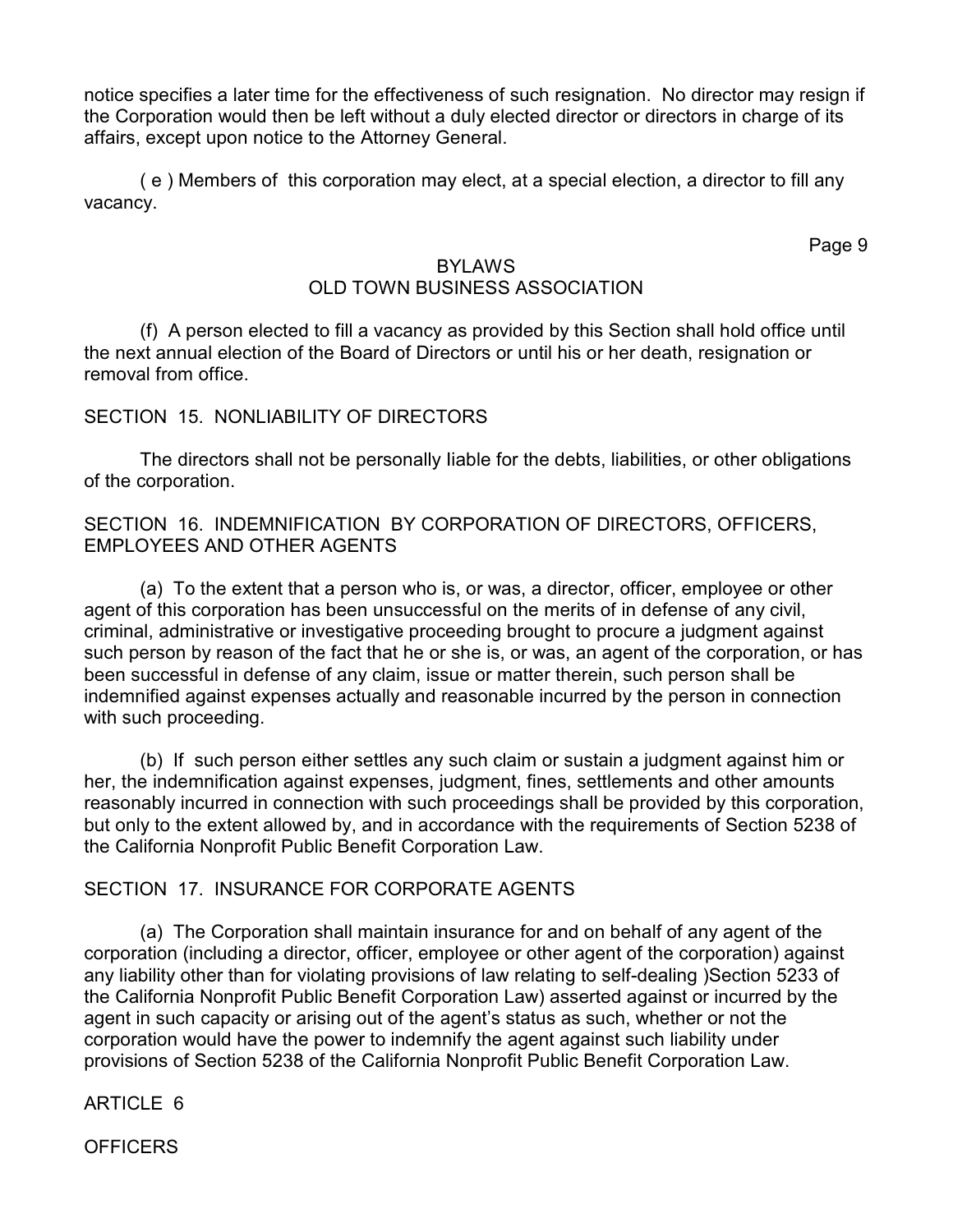### SECTION 1. NUMBER OF OFFICERS

The officers of the corporation shalI be a President, a First Vice President, a Second Vice President, a Secretary, and a Financial Officer who shalI be designated the Treasurer. Any number of offices may be held by the same person except that neither the Secretary nor the Treasurer may serve as the President or Chairperson of the Board.

Page 10

### BYLAWS OLD TOWN BUSINESS ASSOCIATION

### SECTION 2. QUALIFICATION, ELECTION AND TERM OF OFFICE

Any member may serve as officer of this corporation. Officers shall be elected by the membership at the annual meeting. Each officer shall hold office until he or she resigns or is removed or is otherwise disqualified to serve, or until his or her successor shall be elected.

#### SECTION 3. REMOVAL AND RESIGNATION

Any officer may be removed, either with or without cause by the Board of Directors or the members, at any time. Any officer may resign at any time by giving written notice to the Board of Directors or the President or Secretary of the corporation. Any such resignation shall take effect at the date of receipt of such notice or at any later date specified therein, and, unless otherwise specified therein, the acceptance of such resignation shall not be necessary to make it effective.

#### SECTION 4 . VACANCIES

Any vacancy caused by the death, resignation, removal, disqualification, or otherwise, shall be temporarily filled by the Board of Directors until such time as the membership shall fill the vacancy.

#### SECTION 5. DUTIES OF PRESIDENT

The President shall be the chief executive officer of the corporation and shall, subject to the control of the Board of Directors, supervise and control the affairs of the corporation and the activities of the officers. He or she shall perform all duties incident to his or her office and such other duties as may be required by law, by the Articles of Incorporation of this corporation, or by these Bylaws, or which may be prescribed from time to time by the Board of Directors. The President shall preside at all meetings of the members and Board of Directors. Except as otherwise expressly provided by law, by the Articles of Incorporation, or by thse Bylaws, he or she shall, in the name of the corporation, execute such deeds, mortgages, bonds, contracts, checks or other instruments which may from time to time be authorized by the Board of Directors or the membership.

#### SECTION 6. DUTIES OF FIRST VICE PRESIDENT

In the absence of the President, or in the event of his or her inability or refusal to act, the Vice President shaII perform all the duties of the President, and when so acting shall have all the powers of, and be subject to all the restrictions of, the President. The Vice President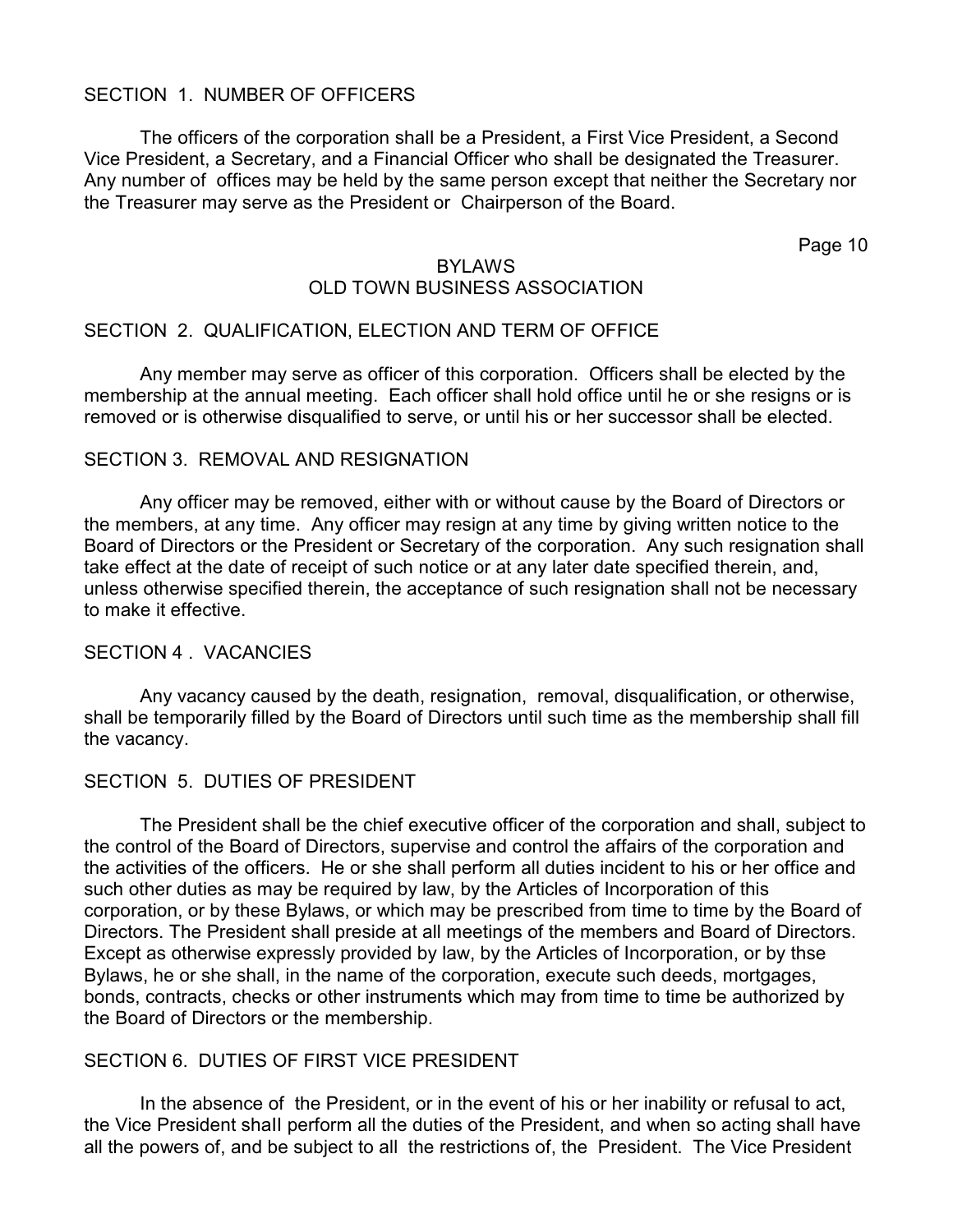shall have other powers and perform such other duties as may be prescribed by law, by the Articles of Incorporation, or by these Bylaws, or as may be prescribed by the Board of Directors.

Page 11

### BYLAWS OLD TOWN BUSINESS ASSOCIATION

## SECTION 7. DUTIES OF SECOND VICE PRESIDENT

The duties of the second Vice President shall perform the duties of the President only in the absence of the President and the first Vice President.

## SECTION 8. DUTIES OF SECRETARY

The Secretary shall:

(1) Certify and keep at the principal office of the corporation the original, or a copy of these Bylaws as amended, or otherwise aItered to date.

(2) Keep at the principal office of the corporation or at such other place as the Board may determine, a book of minutes of all meetings of the directors and membership, and if applicable, meeting of committees of the Board and of members, recording therein the time, members present and place of holding, whether regular or special meeting how called, notice given, the names of those present or represented at the meeting and the proceedings thereof.

(3) See that all notices are duly given in accordance with the provisions of these Bylaws or as required by law.

(4) Be custodian of the records.

(5) Keep at the principal office of the corporation a membership book containing the name and address of each and any members and, in the case where any membership has been terminated, her or she shall record such fact in the membership book together with the date on which such membership ceased.

(6) Exhibit at aIl reasonable times to any director of the corporation, or to his or her agent or attorney, on request therefor, the Bylaws, the membership book, and the minutes of the proceedings of all directors and membership meetings of the corporation.

(7) In general, perform aII duties incident to the office of Secretary and such other duties as may be required by law, by the Articles of Incorporation of this corporation, or by these Bylaws, or which may be assigned to him or her from time to time by the Board of Directors.

## SECTION 9. DUTIES OF TREASURER

Subject to the provisions of these Bylaws relating to the Execution of Instruments, Deposits of Funds, the Treasurer shall:

(1) Have charge and custody of, and be responsible for, all funds and securities of the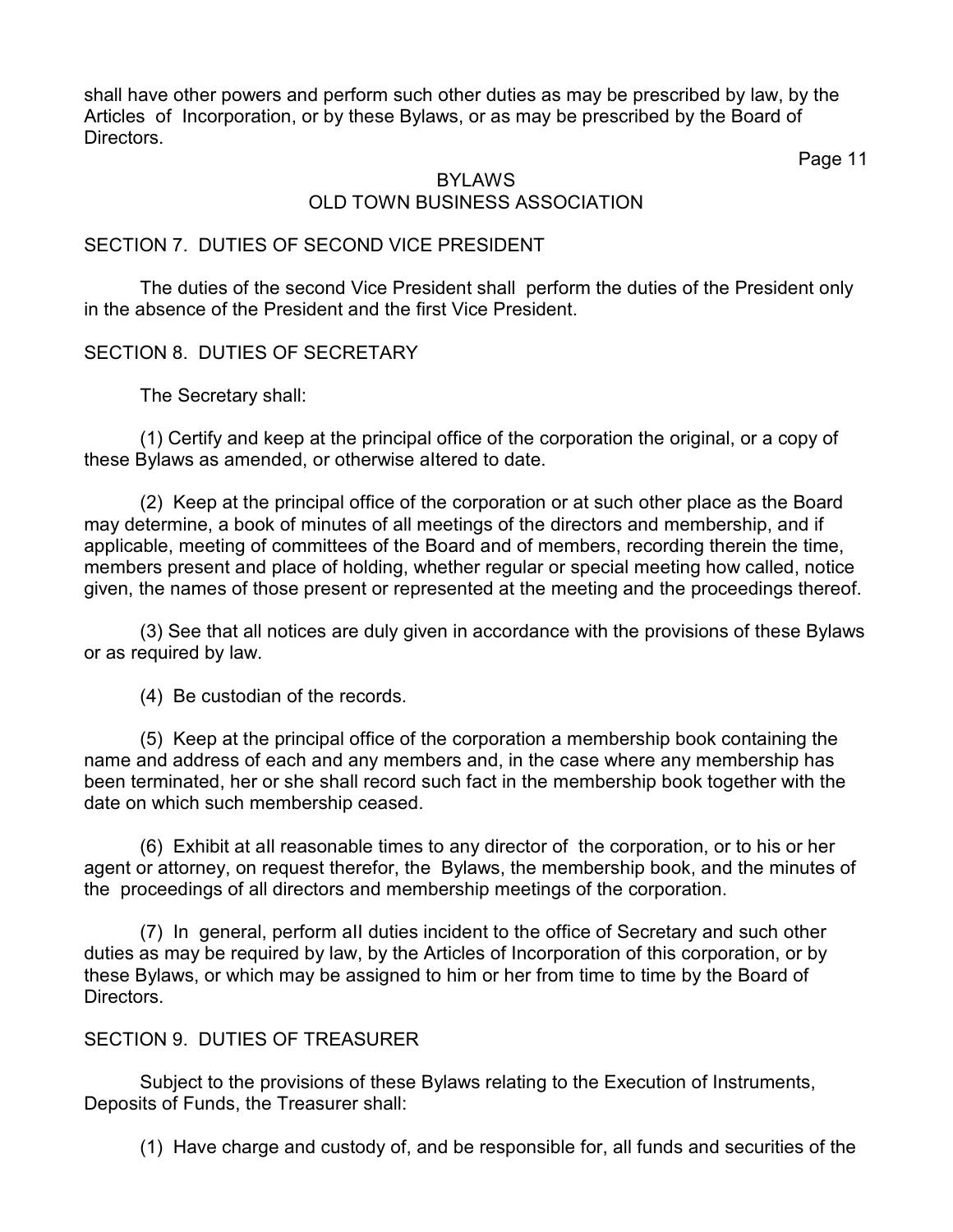corporation, and deposit all such funds in the name of the corporation in such banks, trust companies, or other depositories as shall be selected by the Board of Directors.

(2) Receive, and give receipt for, monies due and payabIe to the corporation from any source whatsoever.

Page 12

## BYLAWS OLD TOWN BUSINESS ASSOCIATION

(3) Disburse, or cause to be disbursed, the funds of the corporation as he or she may be directed by the membership, taking proper vouchers for such disbursements.

(4) Keep and maintain adequate and correct accounts of the corporation's properties and business transactions, including accounts of its assets, liabilities, receipts, disbursements, gains and losses.

(5) Exhibit at all reasonable times the books of account and financial records to any director of the corporation or to his or her agent or attorney, on request therefor.

(6) Render to the President, Board or members, whenever requested, an account of any or all of his or her transaction as Treasurer and of the financial condition of the corporation.

(7) Prepare, or cause to be prepared, and certify, or cause to be certified, the financial statements required to be included in any financial reports.

(8) In general, perform all duties incident to the office of Treasurer and such other duties as may be required by law, by the Articles of Incorporation of the corporation, or by these Bylaws, or which may be assigned to him or her from time to time by the Board of Directors.

ARTICLE 7

## **COMMITTEES**

## SECTION 1 COMMITTEES

The corporation shall have such committees as may from time to time be designated by the officers and membership. Such committees may consist of persons who are not also members of the corporation. These additional committees shall report to the President, Board and General membership.

## SECTION 2 MEETINGS AND ACTION OF COMMITTEES

Meetings and action of committees shalI be governed by, noticed, held and taken in accordance with the provisions of these Bylaws concerning meetings, with such changes in the context of such Bylaw provisions as are necessary to substitute the committee and its members, except that the time for meetings of committees may be fixed by the committee.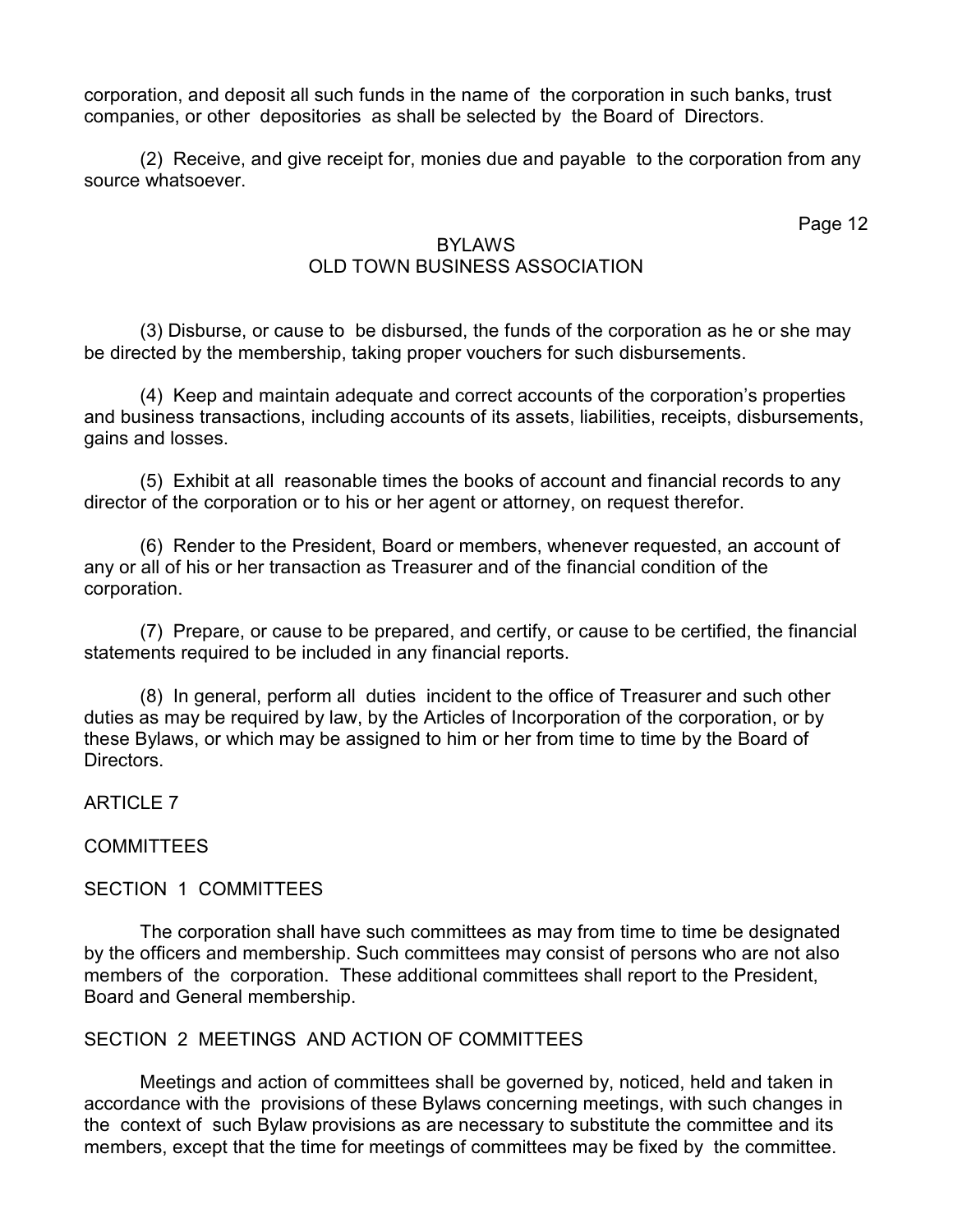The time for special meetings of committees may also be fixed by the Board of Directors. The Board of Directors may also adopt rules and regulations pertaining to the conduct of meetings of committees to the extent that such rules and regulations are not inconsistent with the provisions of these Bylaws.

#### ARTICLE 8

#### EXECUTION OF INSTRUMENTS, DEPOSITS AND FUNDS

Page 13

#### BYLAWS OLD TOWN BUSINESS ASSOCIATION

#### SECTION 1. EXECUTION OF INSTRUMENTS

Members, except as otherwise provided in these Bylaws, may by resolution authorize any officer or agent of the corporation to enter into any contract or execute and deliver any instrument in the name of and on behalf of the corporation, and such authority may be general or confined to specific instance. Unless so authorized, no officer, agent, or employee shll have any power or authority to bind the corporation by any contract, or engagement or pledge its credit or to render it liable monetarily for any purpose or in any amount.

#### SECTION 2. CHECKS AND NOTES

Except as otherwise specifically determined by resolution of the Board of Directors, or as otherwise required by law, checks, drafts, promissory notes, orders for the payment of money, and other evidence of indebtedness of the corporation shall be signed by any two officers of the corporation whose names are recorded on the appropriate banking account.

#### SECTION 3. DEPOSITS

AlI funds of the corporation shalI be deposited from time to time to the credit of the corporation in such banks, trust companies, or other depositories as the Board of Directors may select.

#### SECTION 4. GIFTS

The Board of Directors may accept on behalf of the corporation any contribution, gift, bequest or devise for the charitable or public purposes of this corporation.

#### ARTICLE 9

#### CORPORATE RECORDS, REPORTS

#### SECTION 1. MAINTENANCE OF CORPORATE RECORDS

The corporation shalI keep at its principal office in the State of California:

(a) Minutes of all meetings of directors, and all meetings of members, indicating the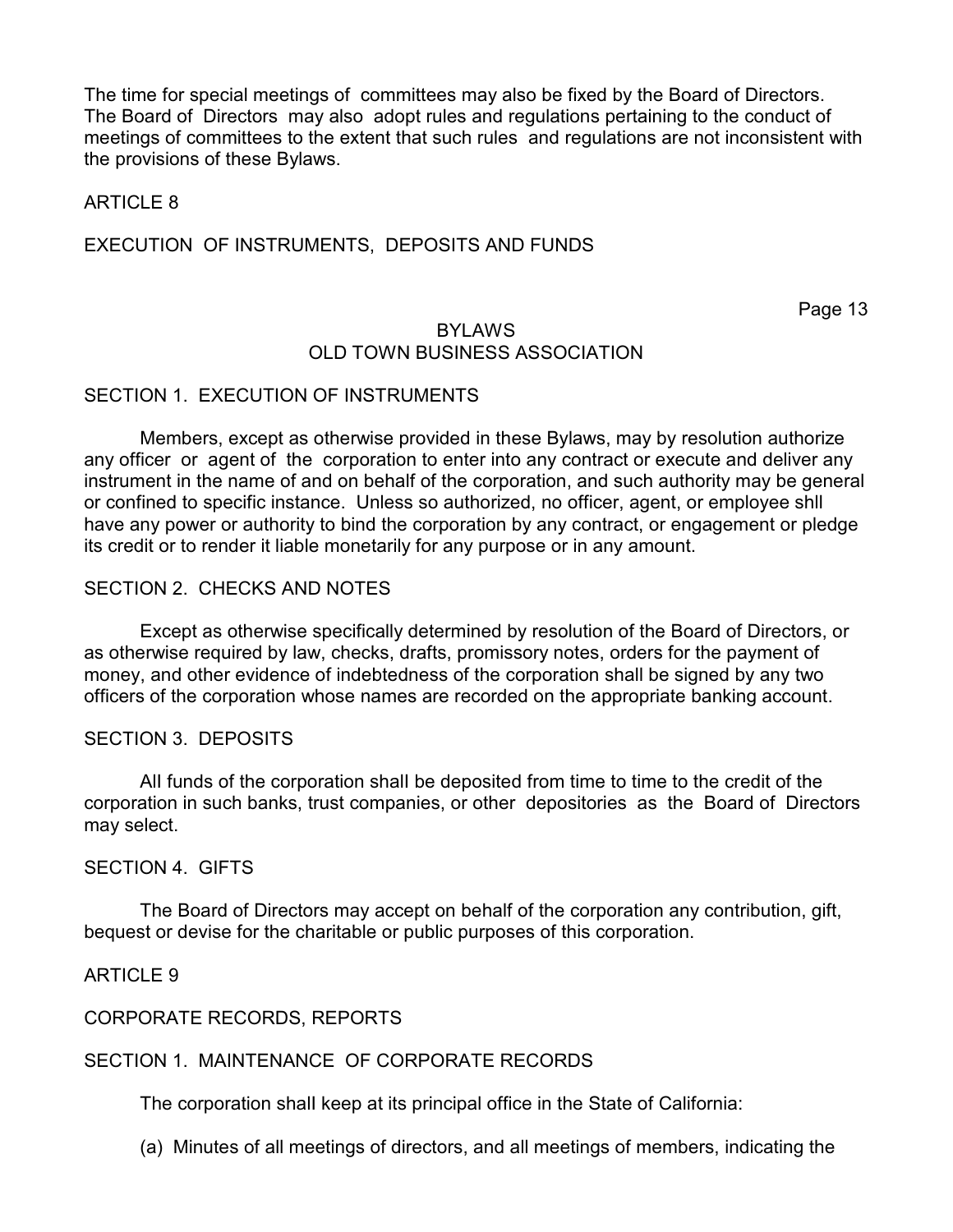time and place of holding such meetings, whether regular or special, how called, the notice given, the names of those present and the proceedings thereof.

(b) Adequate and correct books and records of account, including accounts of its properties and business transactions and accounts of its assets, liabilities, receipts, disbursements, gains and losses.

(c) A record of its members, indicating their names and addresses and the class of membership held by each member, and the termination date of any membership.

Page 14

### **BYLAWS** OLD TOWN BUSINESS ASSOCIATION

(d) A copy of the corporation's Articles of Incorporation and Bylaws as amended to date, which shall be open to inspection by the members of the corporation at all reasonable times.

## SECTION 2. DIRECTOR'S INSPECTION RIGHTS

Every director shall have the absolute right at any reasonable time to inspect and copy all books, records and documents of every kind and to inspect the physical properties of the corporation.

#### SECTION 3. MEMBERS INSPECTION RIGHTS

Each and every member shall have the following inspection rights, for a purpose reasonably related to such person's interest as a member:

(a) To inspect the record of all members, names, addresses and voting rights, at reasonable times, upon five (5) business days prior written demand on the corporation, which demand shall state the purpose for which the inspection rights are requested.

(b) To obtain from the Secretary of the corporation, upon written demand and payment of a reasonable charge, a list of the names, addresses and voting rights of those members entitled to vote for the election of officers and directors as of the most recent record date for which the list has been compiled or as of the date specified by the member subsequest to the date of demand. The demand shall state the purpose for which the list is requested. The membership list shall be made available on or before the later of ten (10) business days after the demand is received or after the date specified therein as of which the list is to be compiled.

(c) To inspect at any reasonable time the books, records, or minutes of proceedings of the members or of the board upon written demand on the corporation by the member, for a purpose reasonably related to such person's interests as a member.

#### SECTION 4. RIGHT TO COPY AND MAKE EXTRACTS

Any inspection under the provisions of this Article may be made in person or by agent or attorney and the right to inspection includes the right to copy and make extracts.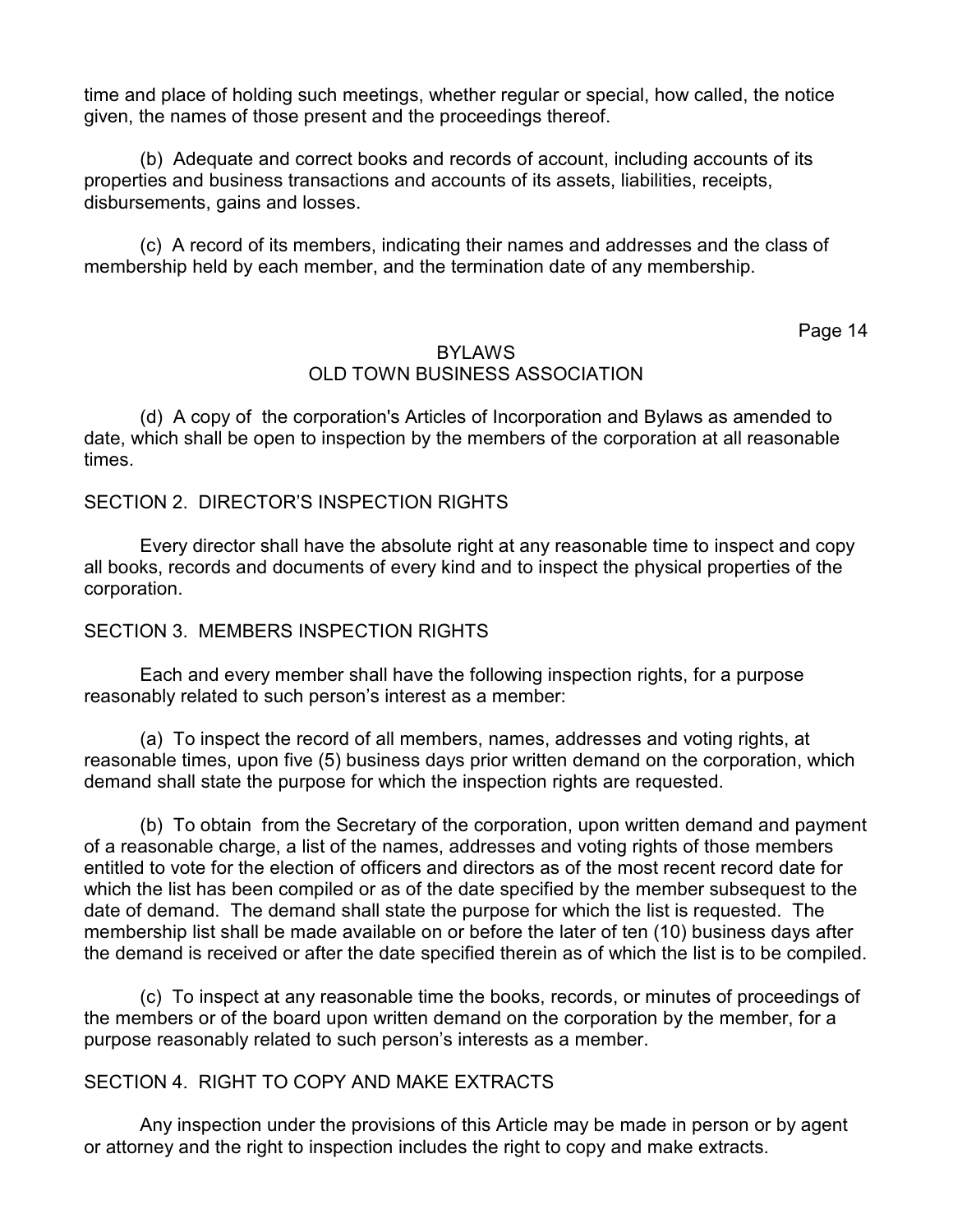## SECTION 5. ANNUAL REPORT

The board shall cause an annual written report to be furnished to the directors and an oraI report presented to the membership not later than one hundred and twenty (120) days after the close of the corporation's fiscal year. Any member may request a written copy. The report shall contain the following information in appropriate detail:

(a) The assests and liabilities, including the trust funds of the corporation as of the end of the fiscal year;

(b) The principal changes in assets and Iiabilities, including trust funds, during the fiscal year;

Page 15

### BYLAWS OLD TOWN BUSINESS ASSOCIATION

(c) The revenue or receipts of the corporation, both unrestricted and restricted to particular purposes, for the fiscal year;

(d) The expenses or disbursements of the corporation, for both general and restricted purposes, during the fiscal year;

The annual report shall be accompanied by the certification of an authorized officer of the corporation that such statements were prepared without audit from the book and records of the corporation.

ARTICLE 10

FISCAL YEAR

## FISCAL YEAR OF THE CORPORATION

The fiscal year of the corporation shall begin on January 1<sup>st</sup> and end on December 31<sup>st</sup> in each year.

**ARTICLE 11** 

## AMENDMENT OF BYLAWS

Subject to any provision of law applicable to the amendment of Bylaws of public benefit nonprofit corporations, these Bylaws may be altered, amended or repealed and new Bylaws adopted as follows:

(a) By approval of the members of this corporation.

#### ARTICLE 12

## AMENDMENT OF ARTICLES OF INCORPORATION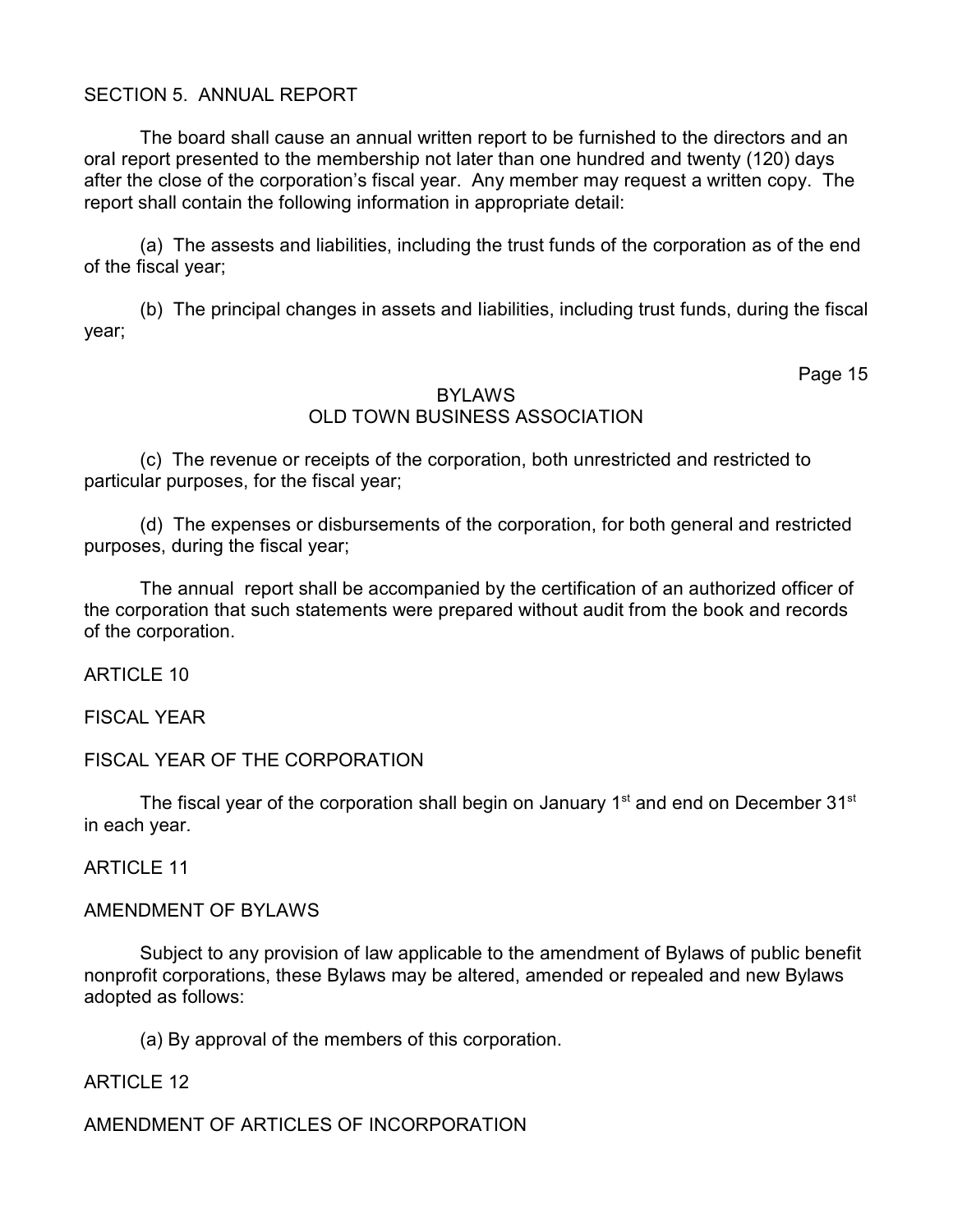(a) Amendments of the Articles of Incorporation may be adopted by the approval of the Board of Directors and by the approval of the members of this corporation.

(b) Notwithstanding the above Sections of this Article, this corporation shalI not amend its Articles of Incorporation to alter any statement which appears in the original Articles of Incorporation of the names and addresses of the first directors of this corporation, nor the name and address of its initial agent, except to correct any error in such statement or to delete either statement after the corporation has filed a "Statement by a Domestic Non-profit Corporation" pursuant to Section 5210 of the California Nonprofit Corporation Law.

ARTICLE 13

## PROHIBITION AGAINST SHARING CORPORATE PROFITS AND ASSETS

No member, director, officer, employee, or other person connected with this corporation, or any private individual, shaII receive at any time any of the net earnings or pecuniary profit from the operations of the corporation.

Page 16

## **BYLAWS** OLD TOWN BUSINESS ASSOCIATION

## WRITTEN CONSENT OF DIRECTORS, ADOPTING BYLAWS

We, the undersigned, are all the present Directors of the OLD TOWN BUSINESS ASSOCIATION, a California nonprofit corporation, and pursuant to the authority granted to the directors by these Bylaws do take action by unanimous written consent without a meeting, consent to, and hereby do, adopt the foregoing Bylaws, consisting of -18- pages, as the amended Bylaws of this corporation.

These Bylaws amend the Previous Bylaws as follows:

| Original Bylaws | : Mar. 7, 1978  |
|-----------------|-----------------|
| Amended "       | : Nov. 29, 1983 |
| Amended "       | : Dec. 12, 1985 |

**Director** 

**Director** 

**Director** 

**Director** 

**Director**